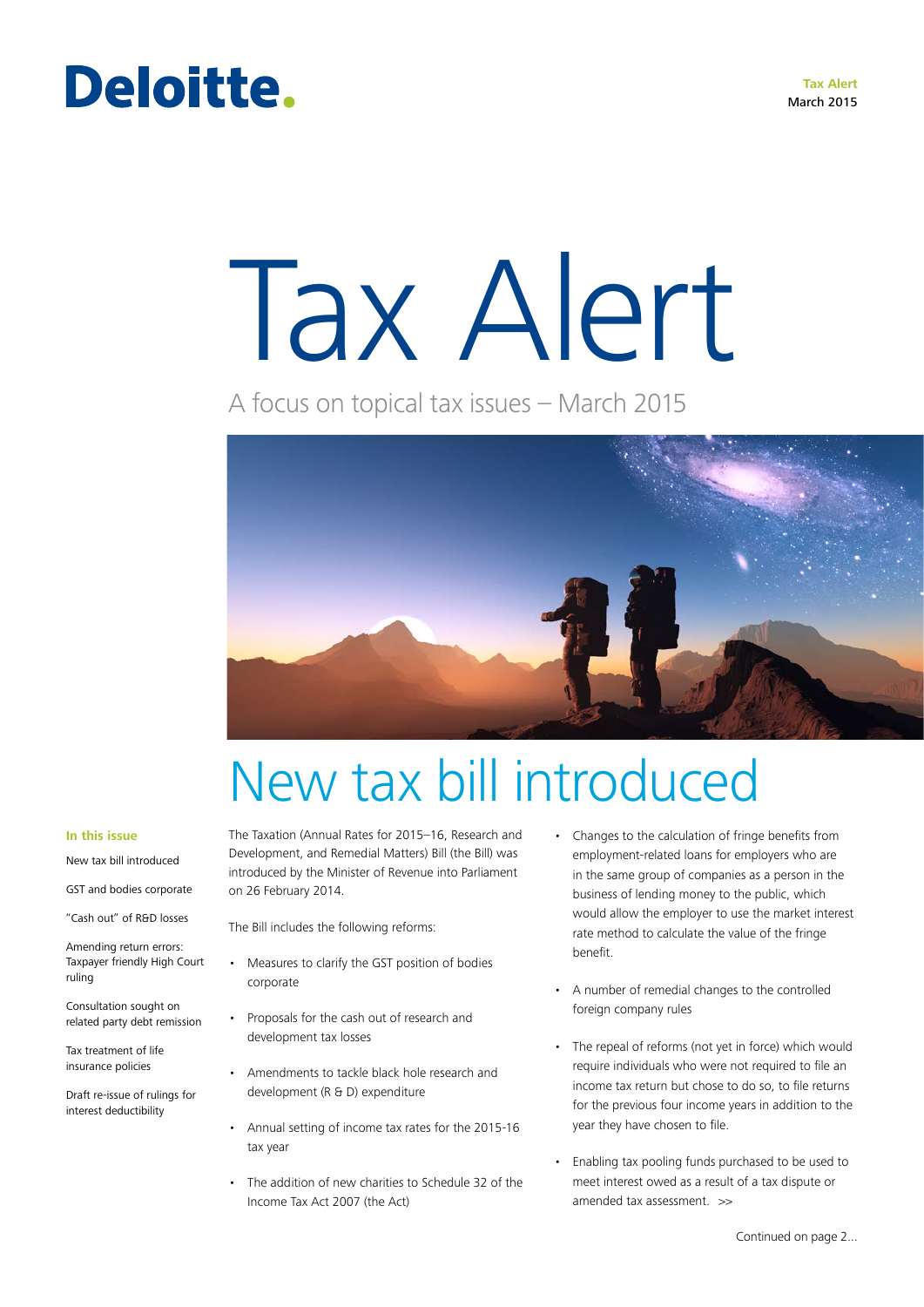

- Remedial amendments to the thin capitalisation reforms enacted in the Taxation (Annual Rates, Employee Allowances and Remedial Matters) Act 2014 in relation to companies which are controlled by non-residents acting together.
- Remedial changes to clarify that the capital limitation does not prevent a deduction for a bad debt of the principal amount of a financial arrangement entered into in the ordinary course of business.
- • A number of other remedial changes.

Separate articles appear on the first two items. A brief outline is provided below on a few key areas likely to be of most interest to readers.

#### **Black hole expenditure**

Reforms are proposed to target black hole research and development expenditure. These were announced in Budget 2014. The key aspects of the reforms are:

• A taxpayer who has developed an intangible asset (recognised for accounting purposes) that is not depreciable for tax purposes will be allowed an income tax deduction for capitalised development expenditure they have incurred on the asset when the intangible asset is derecognised (i.e. writtenoff) for accounting purposes (other than by disposal). This will apply to expenditure incurred on or after 7 November 2013 (i.e. the date the

discussion document on black hole expenditure was released). The deduction will be allowed irrespective of whether the asset was useful for a period or the R & D was unsuccessful.

- In the event that a derecognised non-depreciable intangible asset is sold or becomes useful again and a deduction has previously been taken for the asset, the deduction will be clawed back.
- Taxpayers who have created an intangible asset that is depreciable for tax purposes will be allowed to include capitalised expenditure that relates to the asset as part of the costs of the asset. In the case of patents, patent applications, plant variety rights, and the new additions to Schedule 14 proposed, the person must have incurred the expenditure on or after 7 November 2013 for the expenditure to be included in the depreciable cost of the item of depreciable intangible property.
- The following assets will become depreciable intangible property in Schedule 14 of the Act for expenditure incurred after 7 November 2013:
	- A design registration;
	- A design registration application; and
	- Copyright in an artistic work that has been applied industrially. >>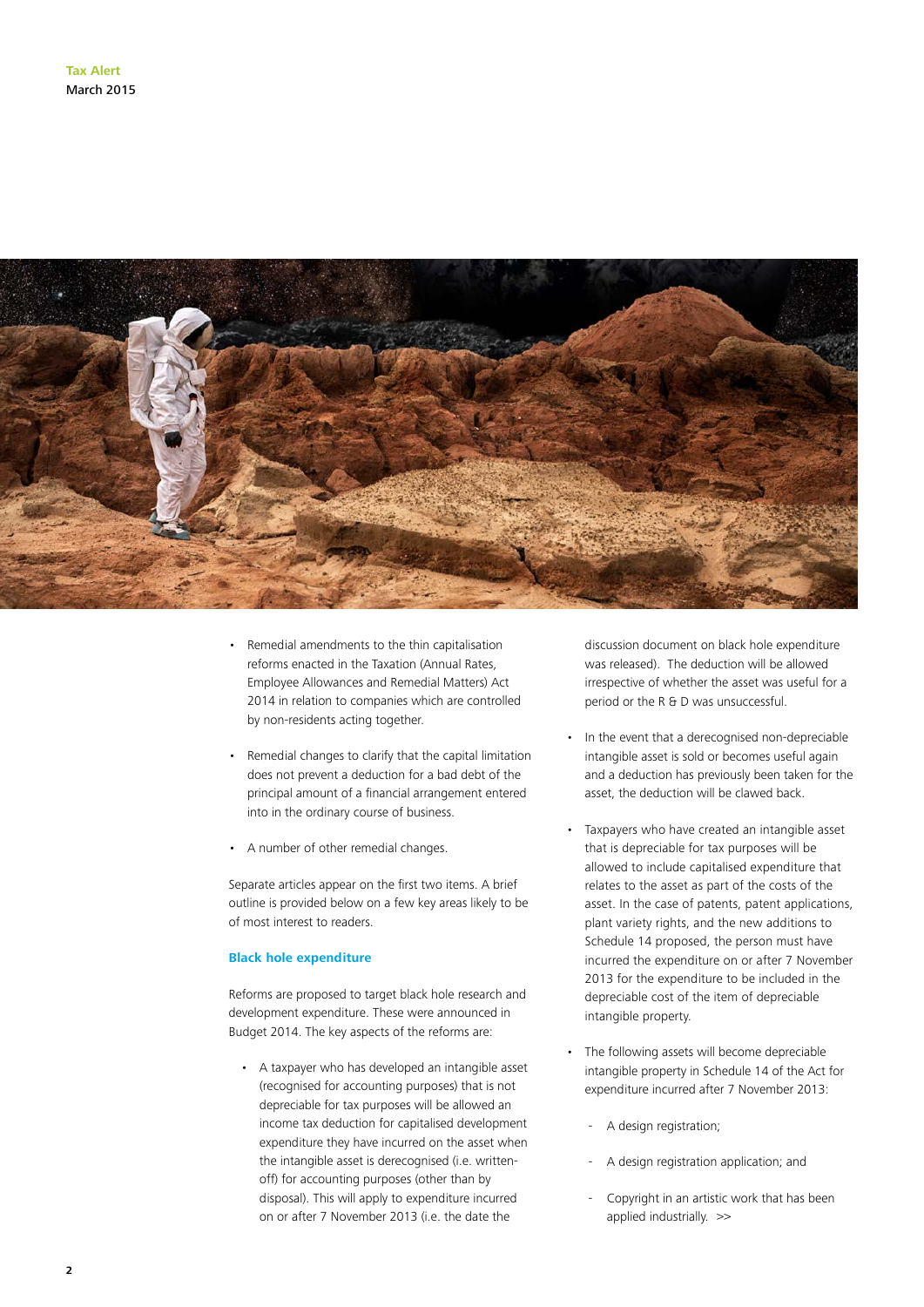### Reforms in the Bill will allow taxpayers to use tax pooling arrangements to pay any interest owed as a result of a tax dispute or amended tax assessment.

#### **Filing requirements for individuals**

This proposal would see the repeal of reforms (not yet in force) which would have required individuals who were not required to file an income tax return, but chose to do so, to file returns for the previous four income years in addition to the year they have chosen to file. These reforms were enacted in the Taxation (Annual Rates, Returns Filing and Remedial Matters) Act 2012 to prevent taxpayers from only filing income tax returns that would result in a tax refund. These rules were set to apply from the 2017 income year.

The original policy of the reforms was set three years ago and the Government now considers their implementation is no longer a sound investment given Inland Revenue's Business Transformation programme which is expected to deliver a more accurate PAYE structure resulting in fewer people being in a refund or tax-debt position.

#### **Tax pooling and interest liabilities**

As previously signalled by the Minister of Revenue, reforms in the Bill will allow taxpayers to use tax pooling arrangements to pay any interest owed as a result of a tax dispute or amended tax assessment. This addresses the situation where taxpayers could not use purchased tax pooling funds to meet interest liabilities in these circumstances (resulting in interest continuing to be charged on the outstanding shortfall and therefore not "stopping the clock" in tax disputes).

The proposed reforms will apply retrospectively from 3 July 2014. This means that taxpayers who had an amended assessment issued or challenge proceedings resolved before 3 July 2014 will be able to access tax pooling funds to pay the interest outstanding if the 60-day period to access tax pooling funds was current on 3 July 2014.

For further information on these issues, please contact your usual Deloitte advisor.

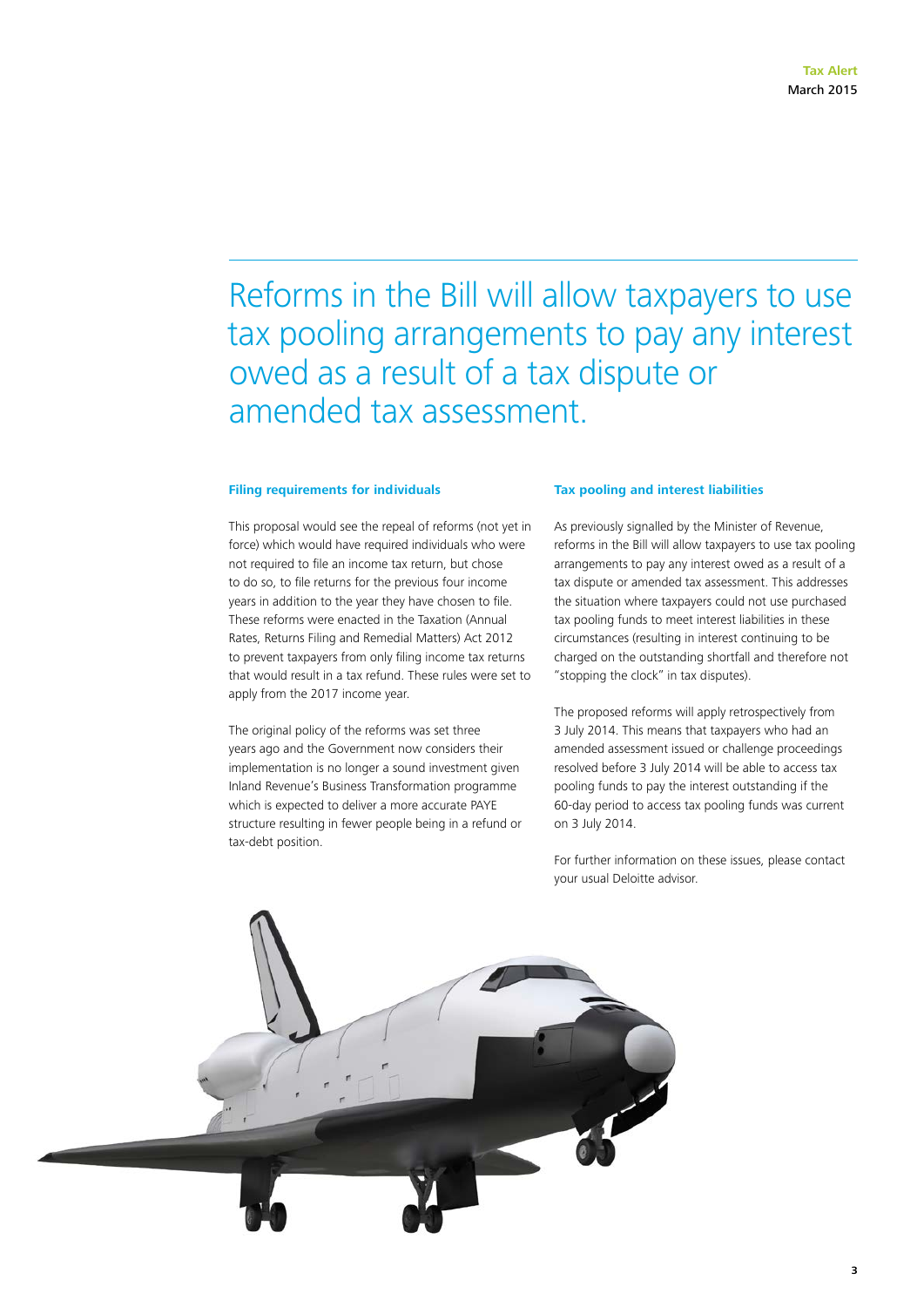

Allan Bullot Partner 64 9 303 0732 abullot@deloitte.co.nz



Divya Pahwa Senior Consultant 64 9 303 0961 dpahwa@deloitte.co.nz

**4**

### GST and bodies corporate

#### *By Allan Bullot and Divya Pahwa*

The proposed new rules for GST and body corporate entities included in the Taxation (Annual Rates for 2015- 16, Research and Development, and Remedial Matters) Bill, (the Bill) will go a long way to resolving many of the issues in this area. The proposed legislation addresses most of the issues enabling body corporate entities to be able to elect to either be GST registered or opt out of the GST system. We consider it is likely there is still some fine tuning required before the final answer is reached, but in its current form the proposed legislation has to be praised as being significantly better than the original changes proposed in 2014.

The GST registration of body corporate entities established to look after the routine functions of building and common property areas held under a unit title structure has been an area of focus in recent years. Historically there has been a lot of confusion over positions regarding the GST registration of bodies corporate resulting in some body corporates being GST registered, whilst others opting not to register, resulting in inconsistencies amongst bodies corporate in practically the same situations.

In June 2014 Inland Revenue caused considerable consternation as the draft legislation appeared to be harsh on the bodies corporate posing significant difficulties for body corporate entities that had a mix of GST registered and non-registered entities if it were to be implemented. Submissions were made to Inland Revenue and they have now released the proposed 2015 legislation which addresses most of the issues. It is good to see how Inland Revenue has acted on various suggestions received.

Originally the 2014 June discussion document sought to retrospectively exempt the routine body corporate activities once it was enacted. While this would have pleased a number of bodies corporate, for others it would have imposed considerable issues. The "legislation via press release" retrospective aspect of the 2014 proposed changes was one aspect that caused considerable distress and uncertainty for many.

Inland Revenue has now clarified that it considers a body corporate that makes supplies to its owners to be carrying on a taxable activity. Despite this, a body corporate that makes routine supplies only to its members will not be required to be GST registered. >>

Originally the 2014 June discussion document sought to retrospectively exempt the routine body corporate activities once it was enacted.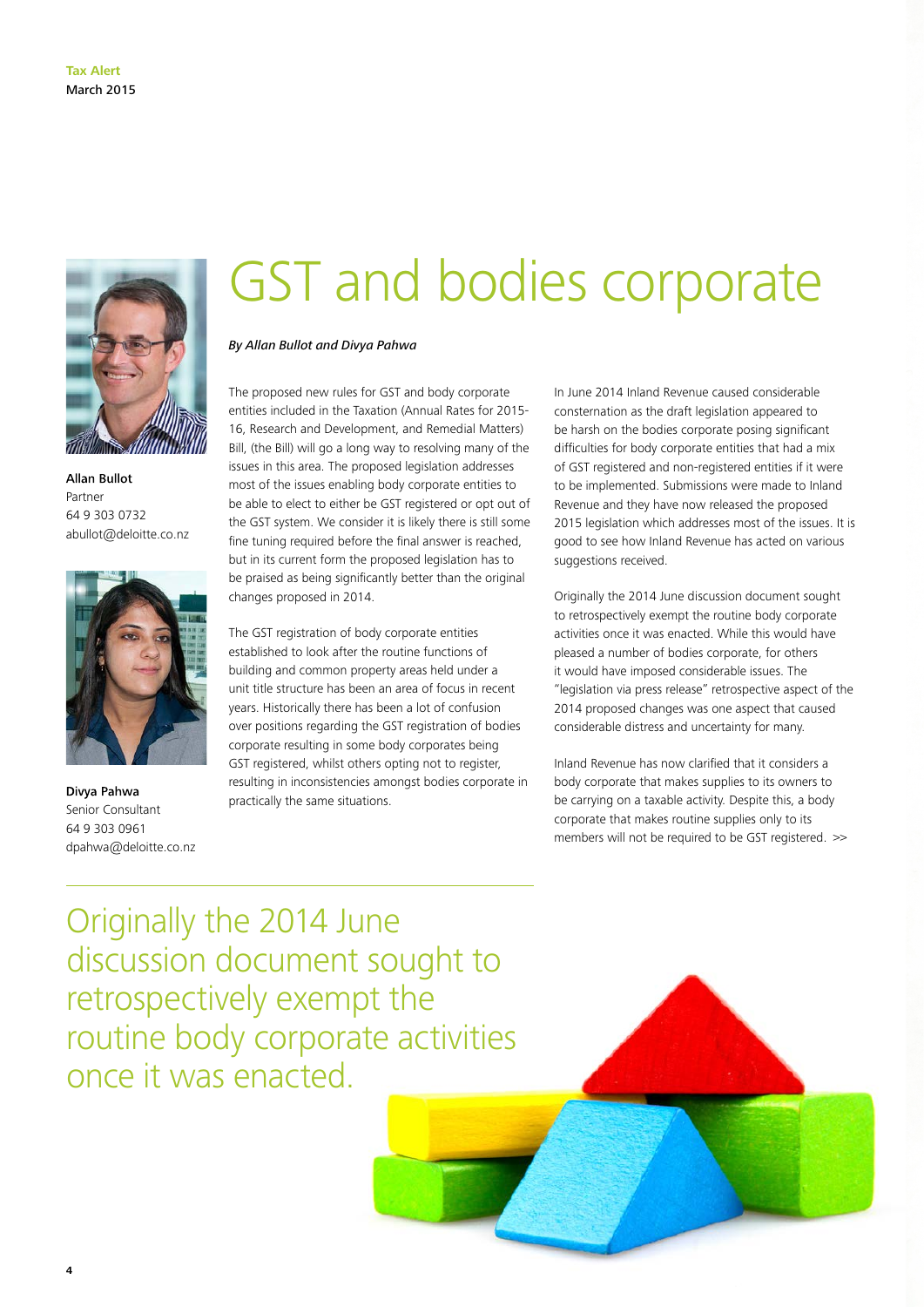**Tax Alert** March 2015

This will be achieved by excluding the value of the body corporate supplies to members, from the body corporate's total value of supplies, when determining whether a body corporate is required to register for GST purposes. However, if a body corporate is required to register because supplies to third parties exceed the registration threshold, or the body corporate decides to voluntarily register, it will be required to return output tax on the full value of its body corporate and third party supplies.

As a form of revenue protection for Inland Revenue the Bill provides that a body corporate registered after enactment of the legislation cannot backdate their registration and a four year lock in period is proposed to prevent these bodies corporate from continually changing their registration status. The body corporate also needs to return output tax on the funds held at the date of registration. Care needs to be taken by bodies corporate when considering if they should change their GST status under these new proposed rules.

Overall the new proposals are a vast improvement over the 2014 options, but individual body corporate entities still need to carefully consider how they will be impacted by these changes.

Please contact your usual Deloitte advisor if you would like more information.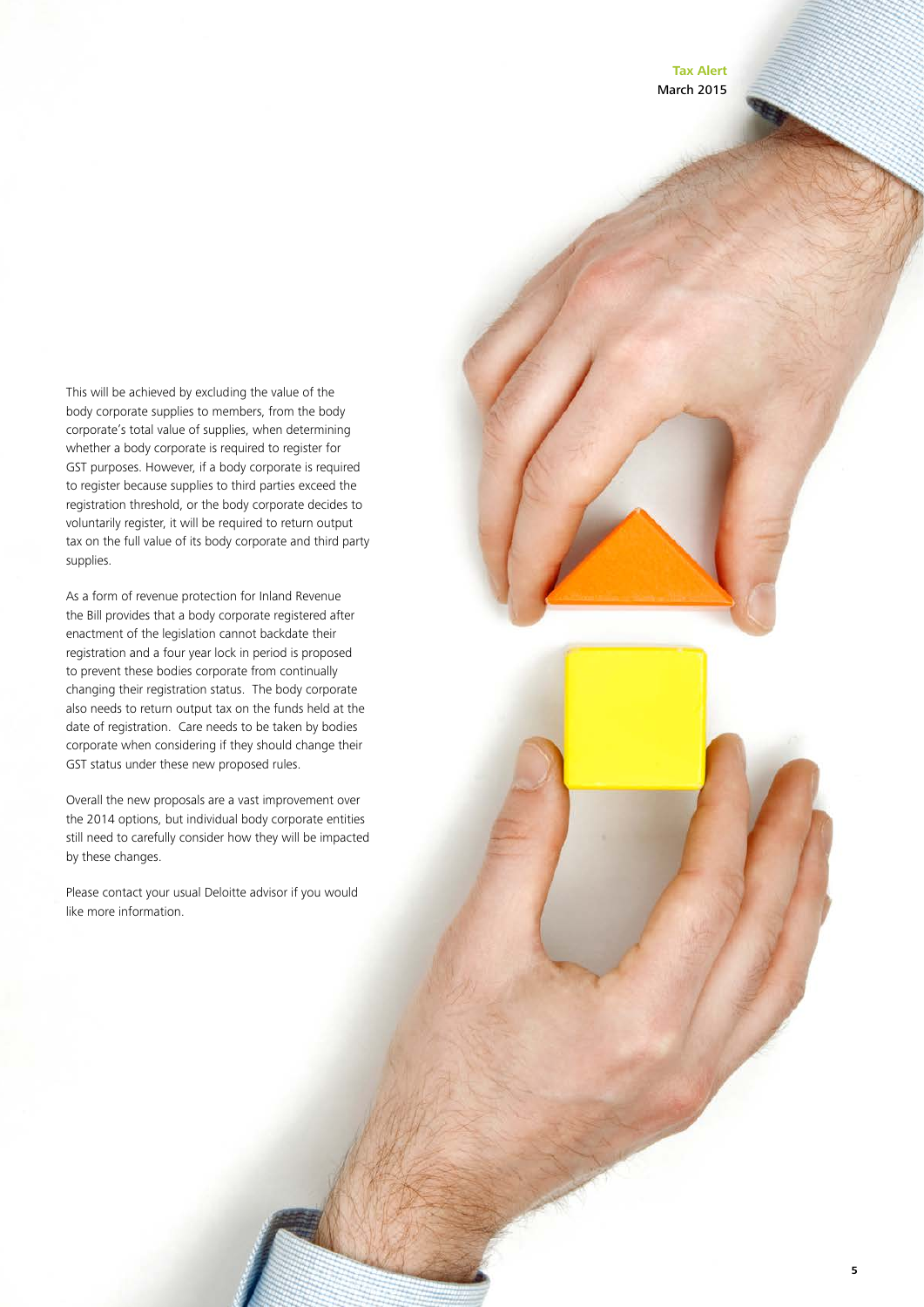

Darren Johnson Partner 64 9 303 0982 darjohnson@deloitte.co.nz

### "Cash out" of R&D losses

#### *By Darren Johnson*

The proposals regarding the cashing out of research and development (R&D) tax losses, have finally materialised in the just introduced Taxation (Annual Rates for 2015- 16, Research and Development, and Remedial Matters) Bill. A subject of two budgets and an officials' issues paper, the Government is proposing to allow lossmaking R&D companies to "cash out" their tax losses from R&D expenditure. We welcome the finer legislative details on how the rules will operate.

The proposals focus on start-up companies engaging in intensive R&D. The intention is to reduce exposure to market failures and tax distortions arising from the current tax treatment of losses. R&D start-ups face high up-front costs with its profit cycle heavily skewed towards early losses. Currently, companies are required to carry forward losses until they make a profit which is an important integrity measure in the tax system to mitigate the creation of artificial losses. However this creates a cash flow problem for R&D companies which is further compounded by the length of period they are in a loss position, broader capital constraints and difficulties in securing financing or investment.

Under the proposals, R&D start-up companies will be able to claim up to 28% of their tax losses from R&D expenditure in any given year.

#### **Eligibility**

- • An applicant must be a company that is resident in New Zealand for the whole year and not be one treated, under a double tax agreement, as a resident of a foreign country or territory;
- The company must have R&D expenditure relating to research and development activities; and
- • It must also have a net loss for the relevant tax year and meet the wage intensity criteria.

The wage intensity criteria help target the proposals to R&D start-ups. Evidence shows loss-making R&D intensive businesses tend to spend a greater portion of their wage and salary costs on R&D. To be eligible, the company must spend 20% of their total labour expenditure on R&D labour. >>

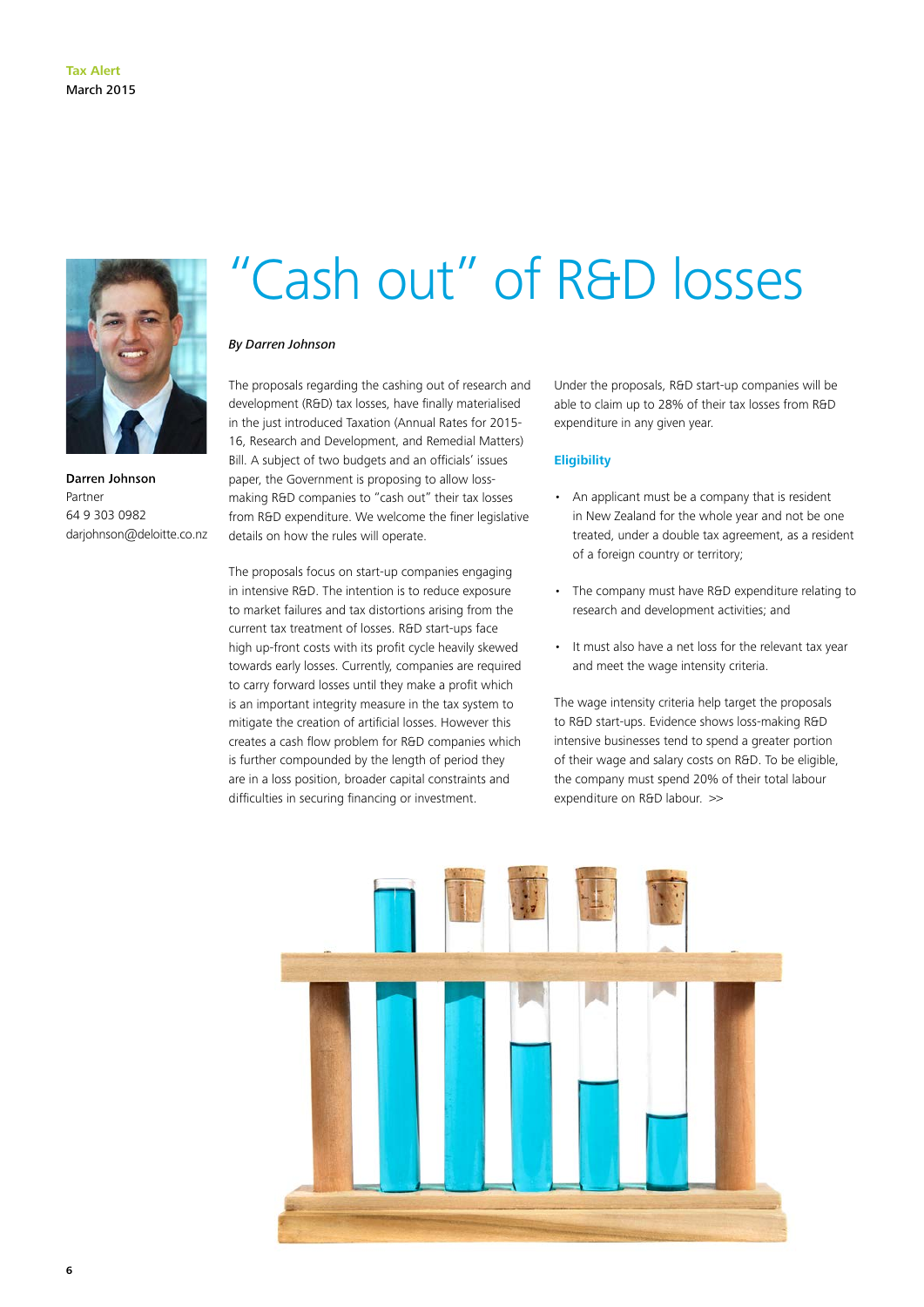#### **Tax Alert** March 2015

important phase of their R & D investment. It is pleasing to note that Officials have listened to submitters on this point and so such activities have not been excluded. However the caveat is that expenditure on such matters must still fall within the general principles of not being post development, routine work and so on. This is positive news for New Zealand's start-up technology companies, many of whom are software based. The key will be seeing the approach to the caveat in practice.

#### **Reinstatement of losses**

As the proposals are intended to provide a temporary cash flow timing benefit when the company is in a tax loss position, it is proposed that the cashed-out payments should be repaid and corresponding losses reinstated (via a deduction mechanism) when:

- The company makes a return on their investment by disposing of or transferring R&D assets;
- The company migrates;
- If the company is liquidated;
- The company amalgamates with another company; or
- • If more than 90% of the company has been sold since the company first cashed-out R&D tax losses.

The repayment amount will be reduced by the income tax paid by the company from the time the losses were cashed out. No further repayments will be required if the company derives sufficient taxable income to repay the balance of the cashed-out loans before one of the above occurs.

Please contact your usual Deloitte advisor if you would like more information.

#### **Amount of the "cash out"**

The amount of the cash out is to be delivered in the form of a tax credit administered through the tax system, cashed out for the relevant year. The amount is to be the lesser of:

- • \$500,000 of eligible losses multiplied by the corporate tax rate;
- The company's net loss for the year multiplied by the corporate tax rate;
- The company's R&D expenditure for the tax year multiplied by the corporate tax rate; or
- • The company's total R&D labour expenditure for the year, multiplied by 1.5 and also multiplied by the corporate tax rate.

The bill proposes the \$500,000 cap on eligible losses to be increased to \$2 million over a period of five years in increments of \$300,000 per annum.

#### **R&D expenditure**

R&D expenditure is defined using the current definition used in the existing R&D provisions with reference to NZ IAS 38. The proposals however limit the qualifying expenditure to ensure that it is targeted as intended. Activities that are excluded expenditure generally take place in a post-development phase, related to routine work or where there is an indeterminate relationship between the activity and economic growth. These activities are likely to take place when the company is less likely to be capital and cash flow-constrained, one of the main policy reasons behind the new proposals. The issues paper had proposed excluding clinical trials and software coding which would have locked out a large proportion of software companies during the most

This is positive news for New Zealand's start-up technology companies.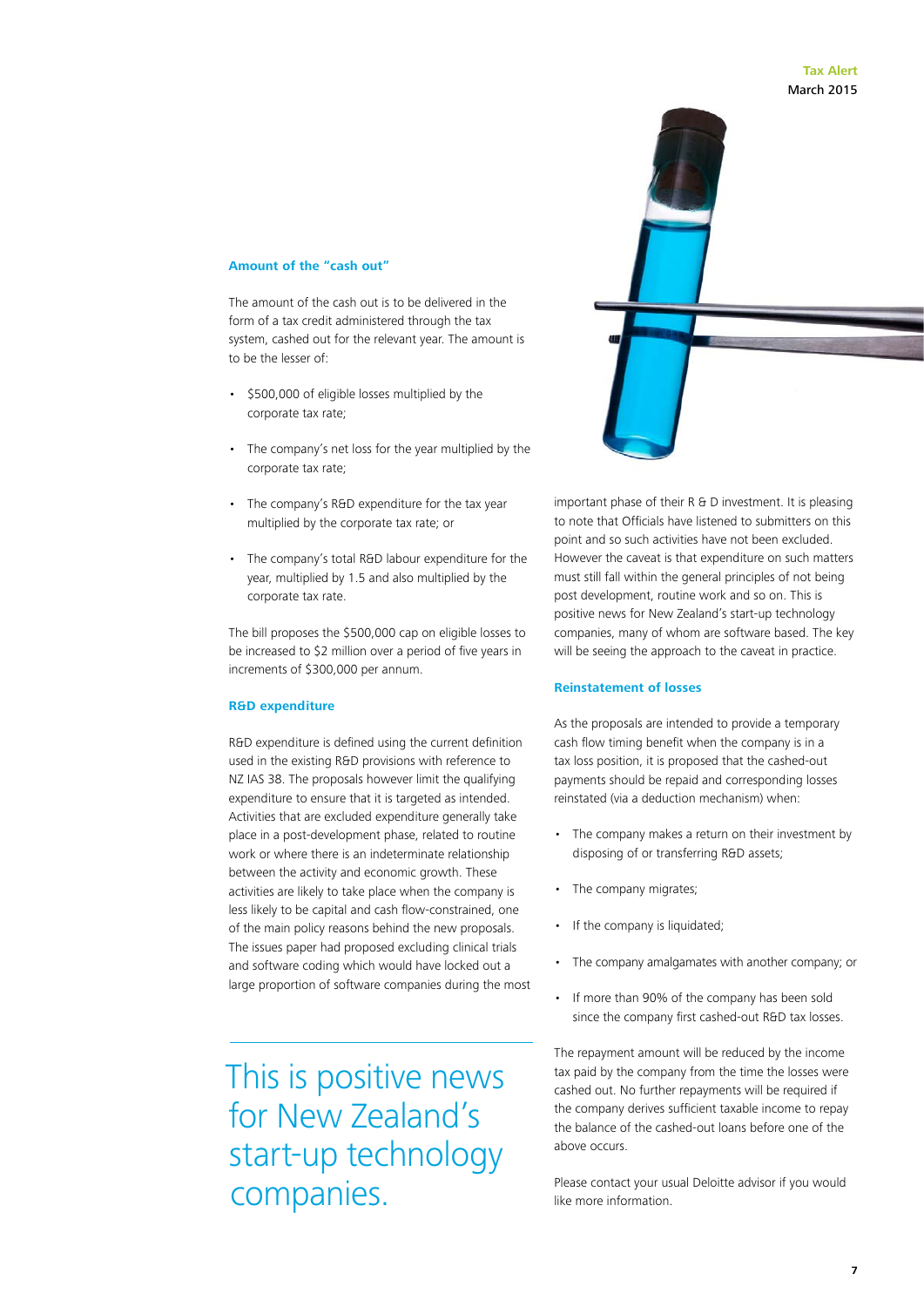

Virag Singh Associate Director +64 (9) 303 0789 vsingh@deloitte.co.nz



Brad Bowman Consultant +64 (9) 303 0885 bbowman@deloitte.co.nz

### Amending return errors: Taxpayer friendly High Court ruling

#### *By Virag Singh and Brad Bowman*

Section 113 of the Tax Administration Act 1994 (section 113) gives the Commissioner of Inland Revenue (the Commissioner) the power to "amend an assessment as the Commissioner thinks necessary in order to ensure its correctness". The recent High Court case of **[Westpac](http://www.nzlii.org/cgi-bin/sinodisp/nz/cases/NZHC/2014/3377.html)  [Securities NZ Limited v Commissioner of Inland](http://www.nzlii.org/cgi-bin/sinodisp/nz/cases/NZHC/2014/3377.html)  [Revenue](http://www.nzlii.org/cgi-bin/sinodisp/nz/cases/NZHC/2014/3377.html)** (Westpac case) considers the application of the Commissioner's power to amend assessments under section 113.

#### **Background**

Westpac Securities NZ Limited and Westpac Trust Securities NZ Limited (profit companies) had operations in the United Kingdom. In accordance with the tax laws of the United Kingdom, the profit companies both paid tax on the profits derived from their United Kingdom operations. These companies were also required to file their New Zealand income tax returns within six months of the end of its financial year. However, at the time of filing their New Zealand tax returns, final details regarding the tax paid in the United Kingdom were not available. As such, the New Zealand tax returns were filed without claiming a foreign tax credit for tax paid in the United Kingdom.

The Commissioner of Inland Revenue declined the request to reverse the loss offsets made.

The Income Tax Act provides for an irrevocable election for one company to elect to make losses available to another company within the same group. In this case, four companies within the Westpac group (loss companies) elected to make losses available to the profit companies. This loss offset had the effect of eliminating any taxable income of the profit companies.

Upon finalising their United Kingdom tax obligations, the profit companies did not have any taxable income to utilise foreign tax credits for overseas tax paid. The profit companies were now unable to utilise the foreign tax credits that would otherwise have been available.

The Westpac group subsequently asked the Commissioner to exercise her power under section 113 to amend the income tax returns by reversing the loss offsets made to the profit companies to allow for the utilisation of foreign tax credits. The Commissioner declined this request for the following reasons:

- Allowing such a request would not be consistent with Inland Revenue's published Standard Practice Statement 07/03 – Requests to amend assessments (2007 SPS) because the loss offsets made by the loss companies did not constitute a "genuine error" and did not fall within her power of amendment under section 113; and
- That because the loss offsets are "irrevocable" neither the taxpayer nor the Commissioner could revoke a valid election.

reconsider Westpac's request. >> This was an application for judicial review by the Westpac Group seeking a declaration that the Commissioner was able to amend the relevant assessments and an order requiring the Commissioner to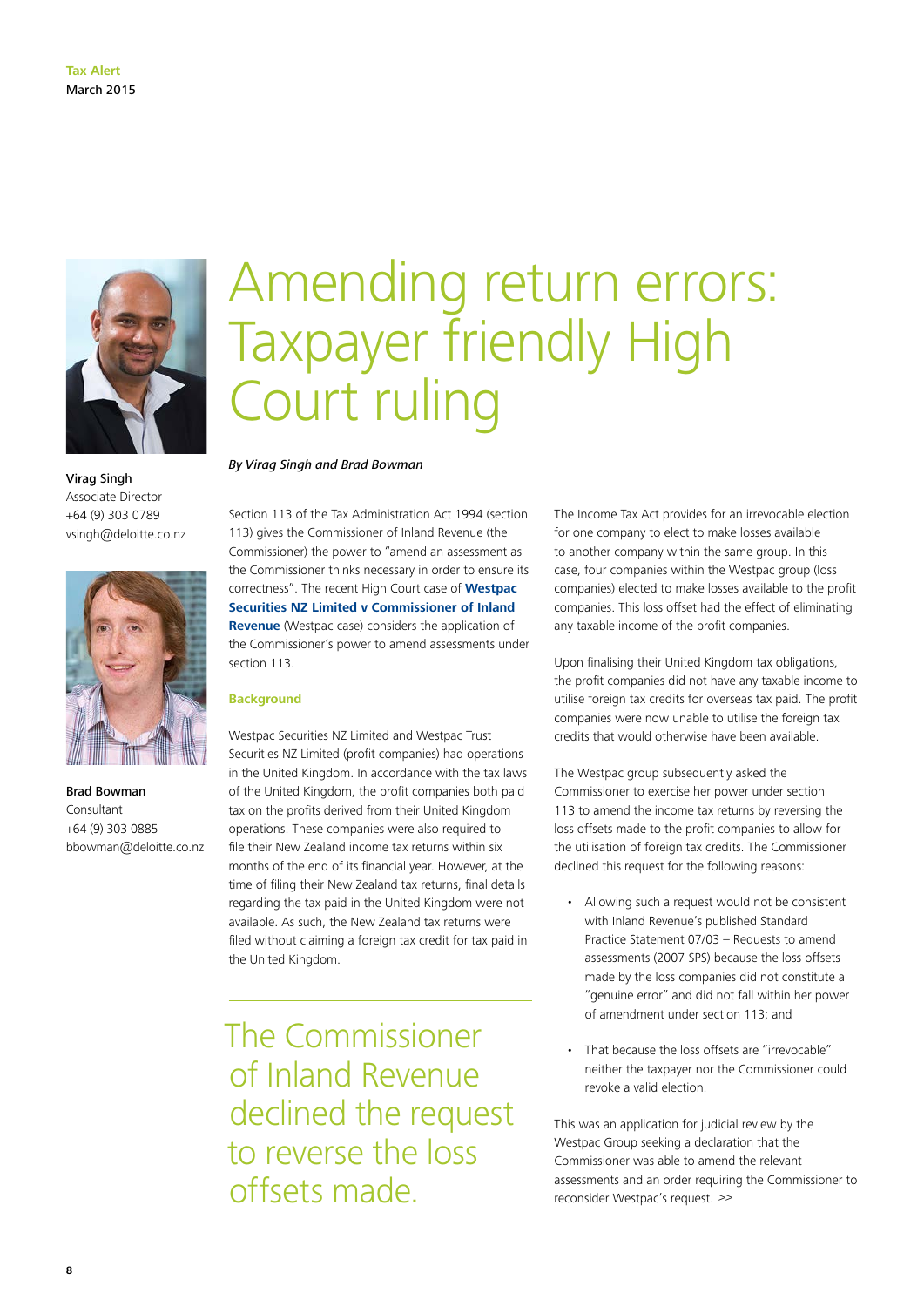#### **Outcome and reasoning**

Section 113 gives the Commissioner the power to amend a taxpayer's assessment "in order to ensure its correctness". In assessing the first reason given by the Commissioner in declining Westpac's section 113 request, the High Court held:

- 1. The wording of section 113 contains no reference to an error being a requirement for the exercise of the Commissioner's power.
- 2. The definition of "correctness" goes further than merely being free from error; rather the ordinary meaning is "free from error; accurate; in accordance with fact, truth or reason".
- 3. An assessment being free from "genuine error" does not preclude amending the assessment to ensure it is the most appropriate for the situation.
- 4. The broader application of section 113 is supported by case law.

The High Court held that the scope of section 113 is wider than instances of "genuine error", as currently prescribed in the 2007 SPS.

Regarding the Commissioner's secondary reason for declining Westpac's section 113 request, the High Court said, while a *taxpayer* is precluded from revoking an irrevocable election, there is nothing preventing *the Commissioner* from amending an irrevocable election.

Clifford J of the High Court held that the Commissioner had, in her 2007 SPS, erred in her interpretation of section 113. The High Court went on to say that the Commissioner may exercise her discretion under section 113 to correct Westpac's returns; however whether the Commissioner considers that she should exercise her discretionary power was a matter outside the scope of this case.

At [62] of the judgment, Clifford J went on to say:

*… it is difficult to see why amending an assessment in a manner which results in an outcome clearly available under applicable tax legislation is necessarily problematic simply because it is more favourable to a particular taxpayer.*

We wish to emphasise that, while the High Court held the Commissioner may consider using her powers under section 113, her powers are still discretionary and there is no guarantee that the Commissioner will amend assessments on this basis. >>

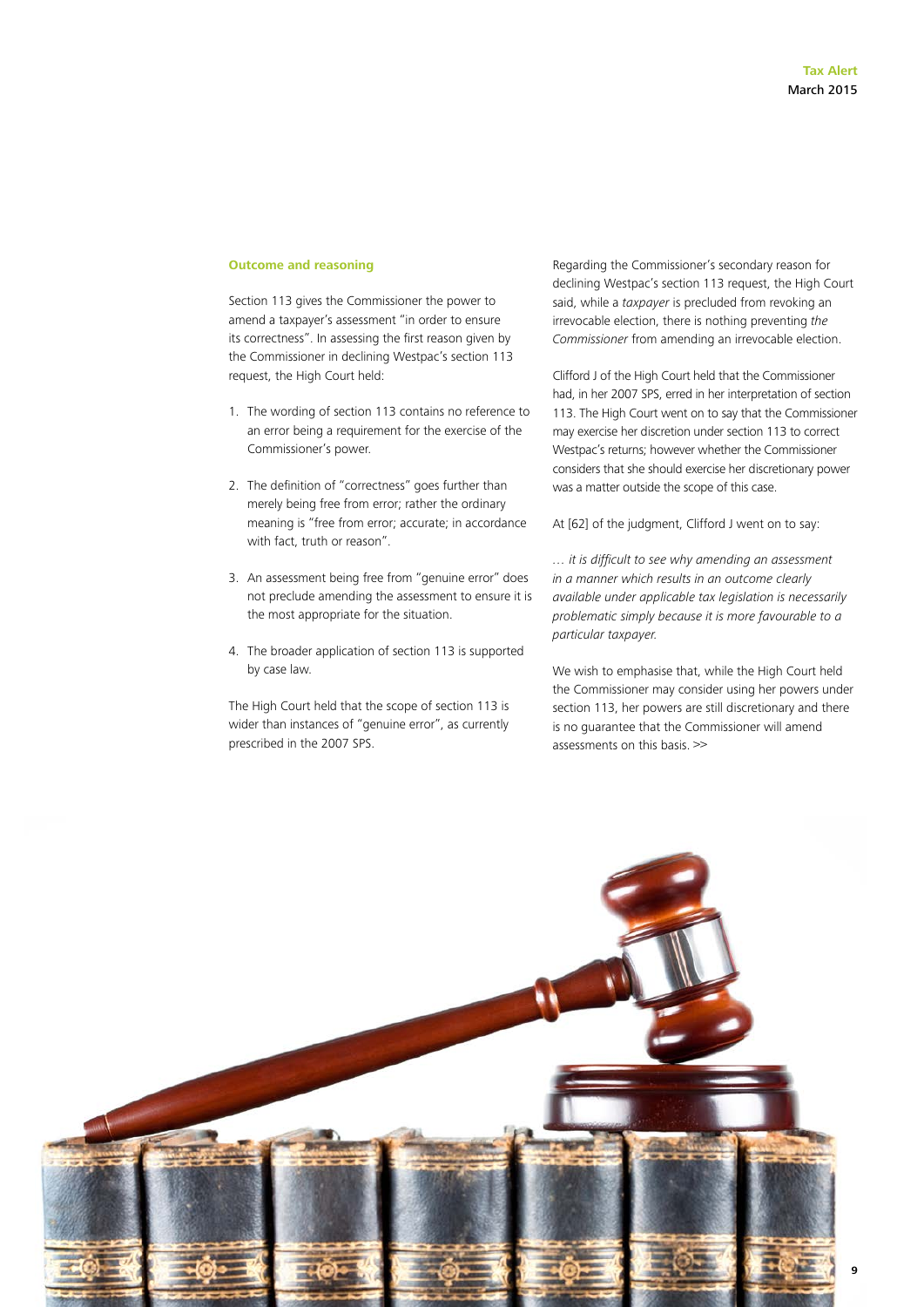#### **Standard practice statement**

In the 2007 SPS, the Commissioner set out situations in which she will and will not use her powers under section 113. It is worth noting that in early-2014 the Commissioner released an updated draft standard practice statement (draft SPS) for public consultation. This draft SPS was largely the same as the 2007 SPS, however its finalisation has been put on hold pending the outcome of the Westpac case.

Under the 2007 SPS and draft SPS, the Commissioner said she will not amend assessments under section 113 in the following cases:

- • Regretted choice this situation arises when a decision is made to use a certain tax policy, but retrospectively it is discovered that using another legitimate option would have led to a more (or less) favourable outcome.
- Disputed law  $-$  occurs where the taxpayer wishes to change their assessment based on a disagreement with the law.

Conversely, the Commissioner will amend assessments under section 113 where the taxpayer has made a genuine error. These primarily arise through accounting errors and oversights.

Having disagreed with the Commissioner's interpretation of section 113, it is clear that the outcome in the Westpac case is contradictory to the Commissioner's standard practice as outlined in the 2007 SPS and draft SPS. The High Court has concluded that the Commissioner could use her power under section 113 to correct the returns of a taxpayer where there was no genuine error. This means instances where the Commissioner can legally amend assessments under section 113 extend beyond instances currently prescribed by the 2007 SPS and draft SPS.

#### **Deloitte comment**

Overall this is a positive outcome for taxpayers and confirms that section 113 has a wider application than what the 2007 SPS and draft SPS allows for.

While the Commissioner is likely to argue that the outcome of the Westpac case was one-off and fact dependent, we believe this ruling alters the focus of section 113 requests. Rather than the Commissioner focusing on whether a "genuine error" was made,

The ball is still in Inland Revenue's court in regard to section 113 requests, and even with a legitimate argument, a request may still be denied by the Commissioner.

the focus should be placed on whether the return is "correct" (i.e. whether the return was the most appropriate for the situation).

We wait with interest to see how this case is reflected in the updated SPS and whether it will expand the instances where the Commissioner can legally amend assessments under section 113. At the end of the day, the right to amend assessments is entirely at the discretion of the Commissioner. The ball is still in Inland Revenue's court in regard to section 113 requests, and even with a legitimate argument, a request may still be denied by the Commissioner. That being said, it is also the Commissioner's duty to uphold the integrity of the New Zealand tax system which equates to equitable treatment of taxpayers' requests. While the power remains at the Commissioner's discretion, this discretion can be challenged via a judicial review.

For taxpayers that find errors subsequent to filing returns, there are a few options available. The choice depends on the quantum and type of the adjustment and the length of time between filing the return and finding the error. If for example, the error is discovered within 4 months of filing the tax return, the need to rely on the Commissioner's discretion under section 113 is avoided as the taxpayer is able to file a notice of proposed adjustment. When the tax payable as a result of the error is \$500 or less, there is an option to correct the error in the next return.

The key message is not to delay if you believe you have discrepancies in current year returns filed or prior year returns that may require an amendment. Please contact your usual Deloitte tax advisor to discuss what options are available to remedy discrepancies.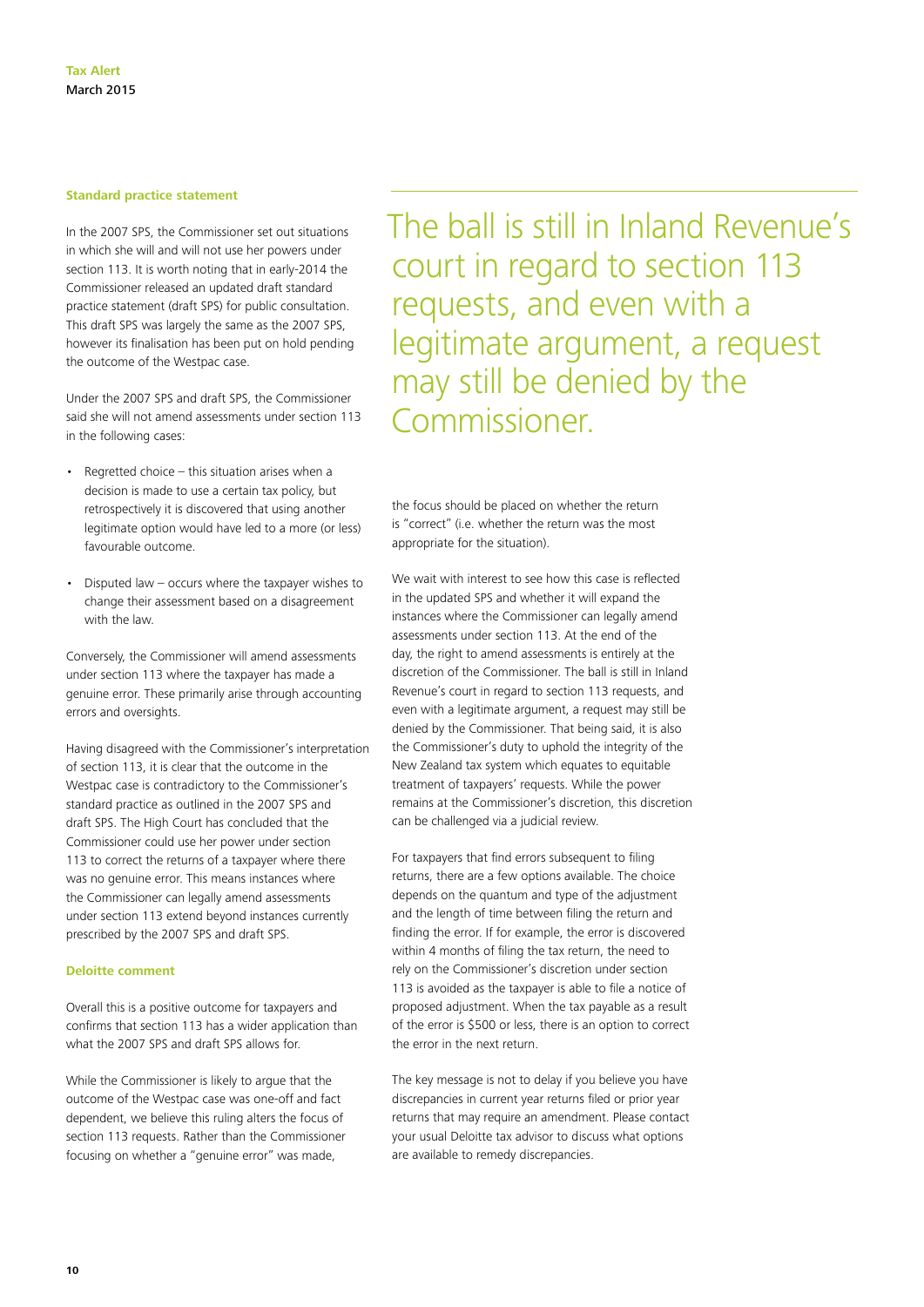### Consultation sought on related party debt remission

In 2014, Inland Revenue issued a draft QWBA (Question We've Been Asked<sup>1</sup>) on whether certain scenarios constitute tax avoidance. One scenario concerned a debt capitalisation arrangement which is explained as follows:

*Company D is insolvent. It has assets of \$200 (cash) and liabilities of \$700 (being a loan from the shareholder). The shareholder subscribes for \$500 worth of shares in Company D as partial repayment of the shareholder loan, with the remaining amount repaid in cash.*

The Commissioner of Inland Revenue considered this to be an arrangement that potentially avoided tax that would otherwise be payable on income arising when debt is remitted under the financial arrangement rules. This draft conclusion drew much criticism and created much uncertainty as related party debt capitalisation has been a common planning technique used for several reasons – for example, to eliminate loans owed by insolvent subsidiaries, to reorganise a group prior to a sale of a subsidiary, or to reduce a subsidiary's debt due to thin capitalisation concerns. A key problem that drives the use of debt capitalisation is that the financial arrangement rules create an asymmetrical outcome for debt remission in the context of wholly-owned group companies - i.e. that debt remission income arises to the borrower for the amount remitted, while the related-party lender is denied a deduction for the bad debt.

Officials acknowledged this issue, and as a result, the policy area of Inland Revenue has undertaken a review as to what the correct policy outcome should be in certain situations. The Policy and Strategy Group of Inland Revenue has now released an **[issues paper](http://taxpolicy.ird.govt.nz/publications/2015-ip-debt-remission/overview)** for consultation on the proposed changes to the law. The conclusion in the paper is a very positive result in that the Government has agreed that under certain scenarios, debt remission income should not arise. The core proposal is:

- • that there should be no debt remission income for the debtor when the debtor and the creditor are in the New Zealand tax base, including controlled foreign company debtors; and
- they are members of the same wholly owned group of companies; or
- the debtor is a company or partnership; and
	- all of the relevant debt remitted is owed to shareholders or partners in the debtor; and
	- if we presume that if the debt remitted was instead capitalised, there would be no dilution of ownership of the debtor following the remission and all owners' proportionate ownership in the debtor is unchanged.

It is further proposed that this core proposal be backdated to apply from the commencement of the 2006–07 tax year, although this is to be confirmed following consultation. The paper also notes that, subject to this proposal being finalised, Inland Revenue will not be devoting resources to determine whether debt remission arises in situations covered by the core proposal. It is pleasing to see Officials front-foot the issue of what to do in respect of past positions taken by proposing to backdate the changes - no doubt learning lessons from the way the recent changes to the allowances rules were implemented.

There is still an outstanding and key issue of what the policy answer should be where the owner/creditor is nonresident because the use of related-party inbound debt is a key BEPS (Base Erosion and Profit Shifting) concern. On the one hand having debt remission income arise in this situation will dissuade non-residents from over-gearing, but on the other hand it may also dissuade non-residents from reducing gearing levels because of the consequences. Officials will continue to work on this aspect and are seeking comments.

A chapter of the issues paper covers technical issues associated with the proposed reforms. In particular, there is a concern about the ability of taxpayers to achieve a timing advantage where accrued interest income is written off by the lender but the borrower has not been released from the loan and therefore may continue to accrue interest and claim a deduction under the financial arrangement rules. The solution proposed by Officials is to disallow a bad debt deduction for the associated person's interest receivable, but submissions on this are welcome.

Submissions close on 14 April 2015. For further information on this, please contact your usual tax advisor.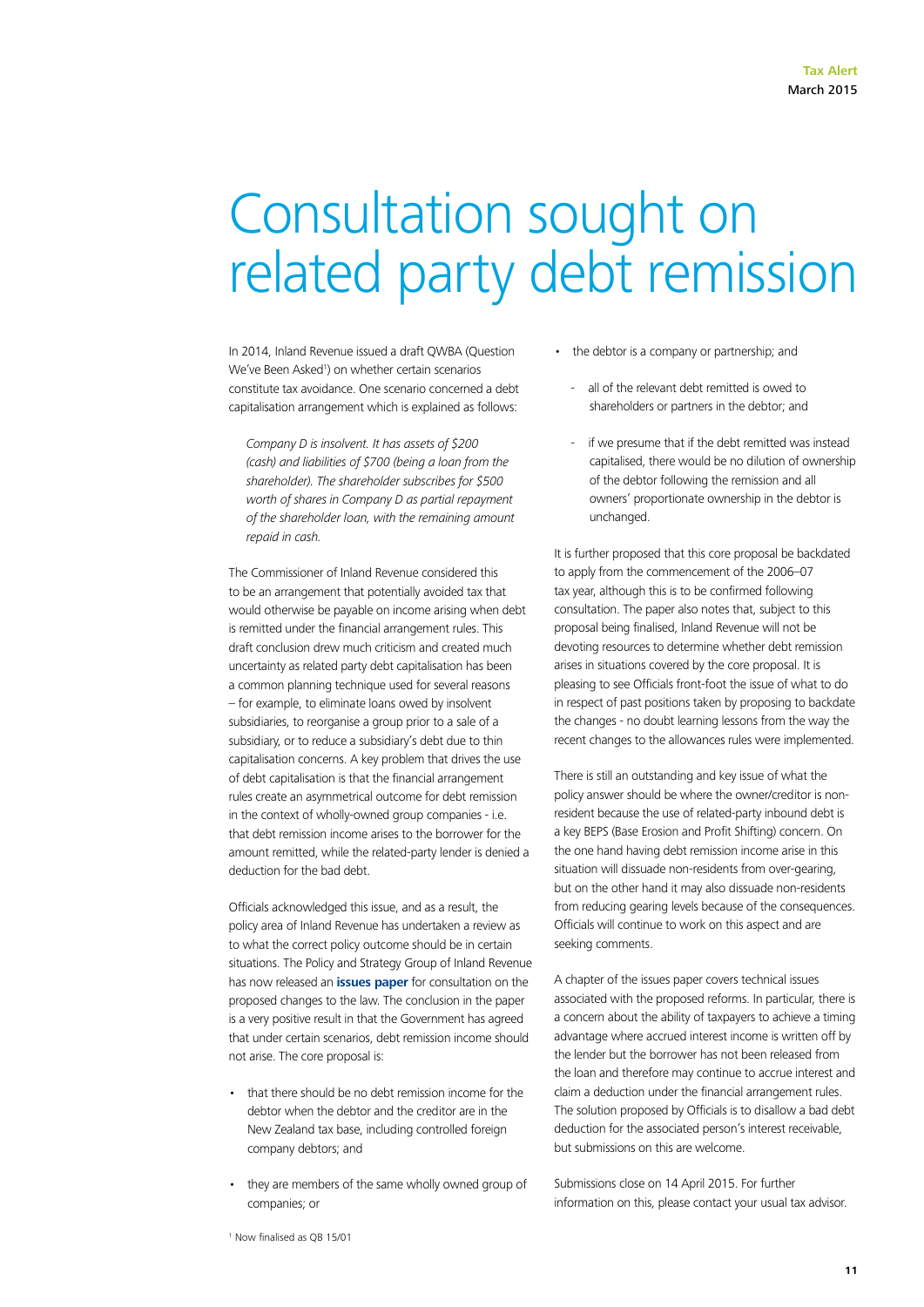### Tax treatment of life insurance policies



Inland Revenue recently undertook a review of all Public Information Bulletins (PIB) and as a result, identified out of date items that needed replacing. Two draft Questions We've Been Asked (QWBA) have been released to replace items: "Staff insurance scheme" (PIB No 70 (December 1972):11) and "Life and accident insurance policies" (PIB No 106 (July 1980):2), on the income tax treatment of insurance in an employment context.

The first QWBA, PUB0215: Income Tax – Insurance – Term life insurance policy taken out by employee looks at the situation where a term life insurance policy is taken out by an employee and the premiums are paid by the employer on the employee's behalf. The Commissioner concludes that:

- • The employer will generally be entitled to a deduction for the premium paid
- The amount of the premium is treated as salary and wages and is subject to PAYE as it meets the definition of expenditure on account of an employee under section CE 1(1)(b) of the Income Tax Act 2007 (the Act).

• A lump sum payout under the terms of the policy to the employee would not be taxable income.

The second QWBA, PUB0215-2: Income Tax -Insurance – Term life insurance policy taken out by employer deals with the situation where a term life insurance policy is taken out by an employer for the benefit of an employee. Under the scenario contemplated, the premiums payable on a term life policy are unable to be refunded or converted to cash by the employee and the benefits are only payable on the death of the employee or those payable because of accident, disease or sickness of the employee.

The Act expressly excludes, from the definition of expenditure on account of an employee, an amount being a premium that an employer pays on life insurance taken out for the benefit of the employee where the premium cannot be refunded or converted into cash for the employee and benefits are only payable on death of the employee. As such, the PAYE rules do not apply.

Instead, the FBT rules apply as the amount will be classified as an unclassified benefit which an employer >>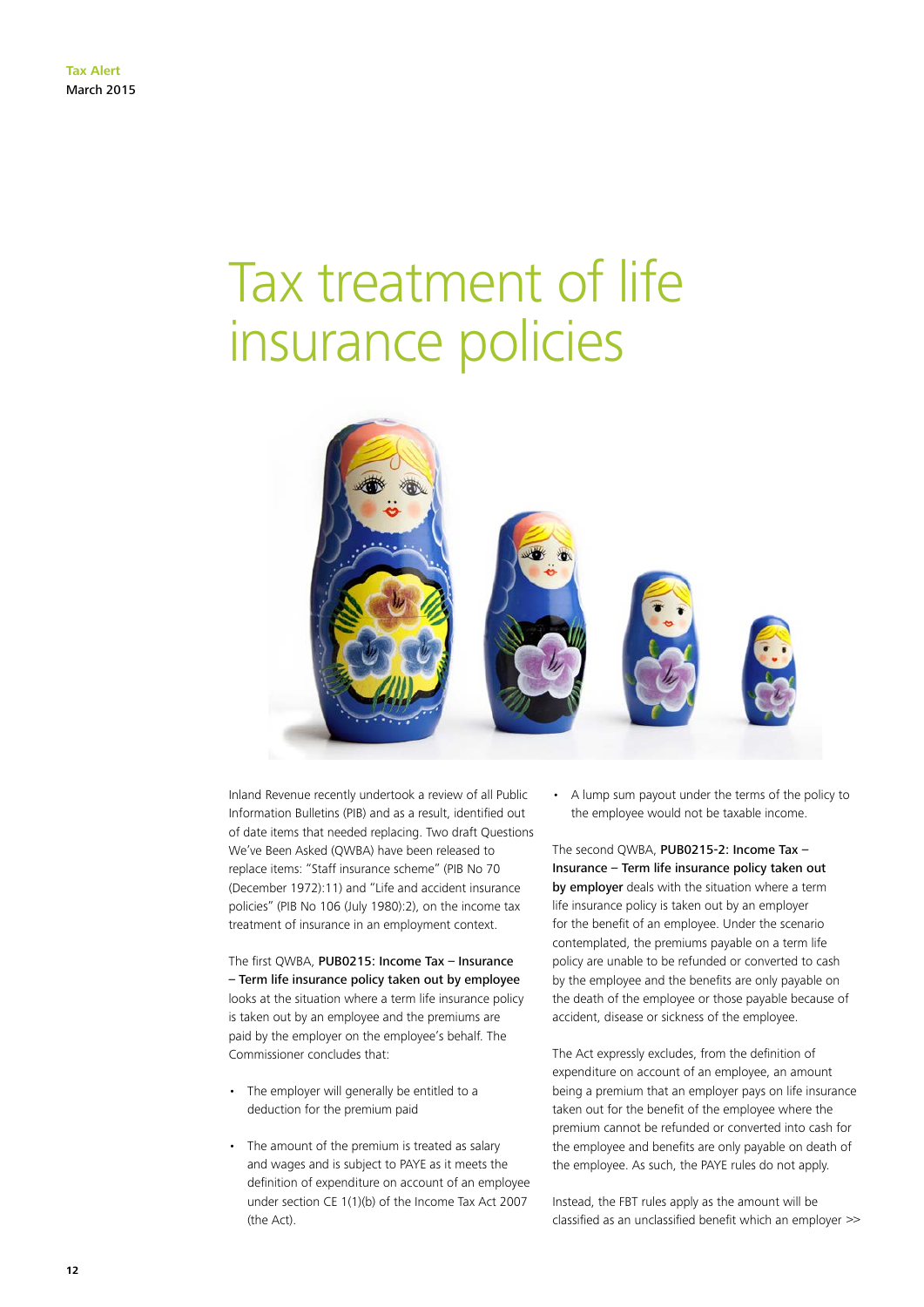provides to an employee in connection with their employment. The employer will be entitled to a deduction for the premium paid while any lump sums paid out under the policy will not be taxable income of the employee (or of the employee's estate).

The two drafts are relatively straight forward and deal with uncontroversial matters. It is noted that there are other types of arrangements which these items

do not address. For example where an employer provides life insurance through group life policies and the employer is a beneficiary of the policy. A published Inland Revenue item on this would also be useful.

The deadline for comment is 27 March 2015. Please contact your usual tax advisor for more information about making a submission or on this issue generally.

### Draft re-issue of rulings for interest deductibility

The Commissioner of Inland Revenue has re-issued drafts of public rulings BR Pub 10/14 – 10/19 concerning interest deductibility applying the *Roberts and Smith* principle. The rulings specifically concern interest deductibility for partnerships and some companies under section DB 6 of the Income Tax Act 2007 (the Act). The rulings won't be relevant for companies that are allowed an interest deduction under section DB 7 of the Act where a nexus to income derived is not required. The rulings will be relevant for those companies that cannot rely on section DB 7 of the Act.

Overall, the re-issue makes significant editorial changes to the rulings and commentary but is not intended to change the scope of the arrangements, reasoning or conclusions in BR Pub 10/14 – 10/19.

The *Roberts and Smith* principle (the principle) stems from a decision of the Australian Full Federal Court in *FC of T v Roberts; FC of T v Smith* 92 ATC 4,380 which concerned the deductibility of interest incurred by a partnership that had borrowed to repay partners part of their capital contributions. Whilst the case is Australian, it is relevant in New Zealand because the legislative income tax provisions concerning interest deductibility in both countries are similar. The Court held that the interest was deductible, irrespective of how the partner used the funds that were repaid to them. This is because the new funding takes on the character of the existing funding that is replaced, and the existing funding was used in the partnerships' business for the purposes of deriving income.

The principle provides that a sufficient nexus will exist where:

- • a partnership or taxpayer incurs interest on borrowed funds;
- the borrowed funds are used to replace existing funding and to repay that funding to the person who invested or lent the funds; and
- • the existing funding had been used by the partnership or taxpayer to derive income or in carrying on a business for the purpose of deriving income.

The nexus is established through the new funding replacing existing funding. The existing funding must have had a sufficient connection with income, or interest must have otherwise been deductible under other provisions (such as sections DB 7 or DB 8 of the Act). >>